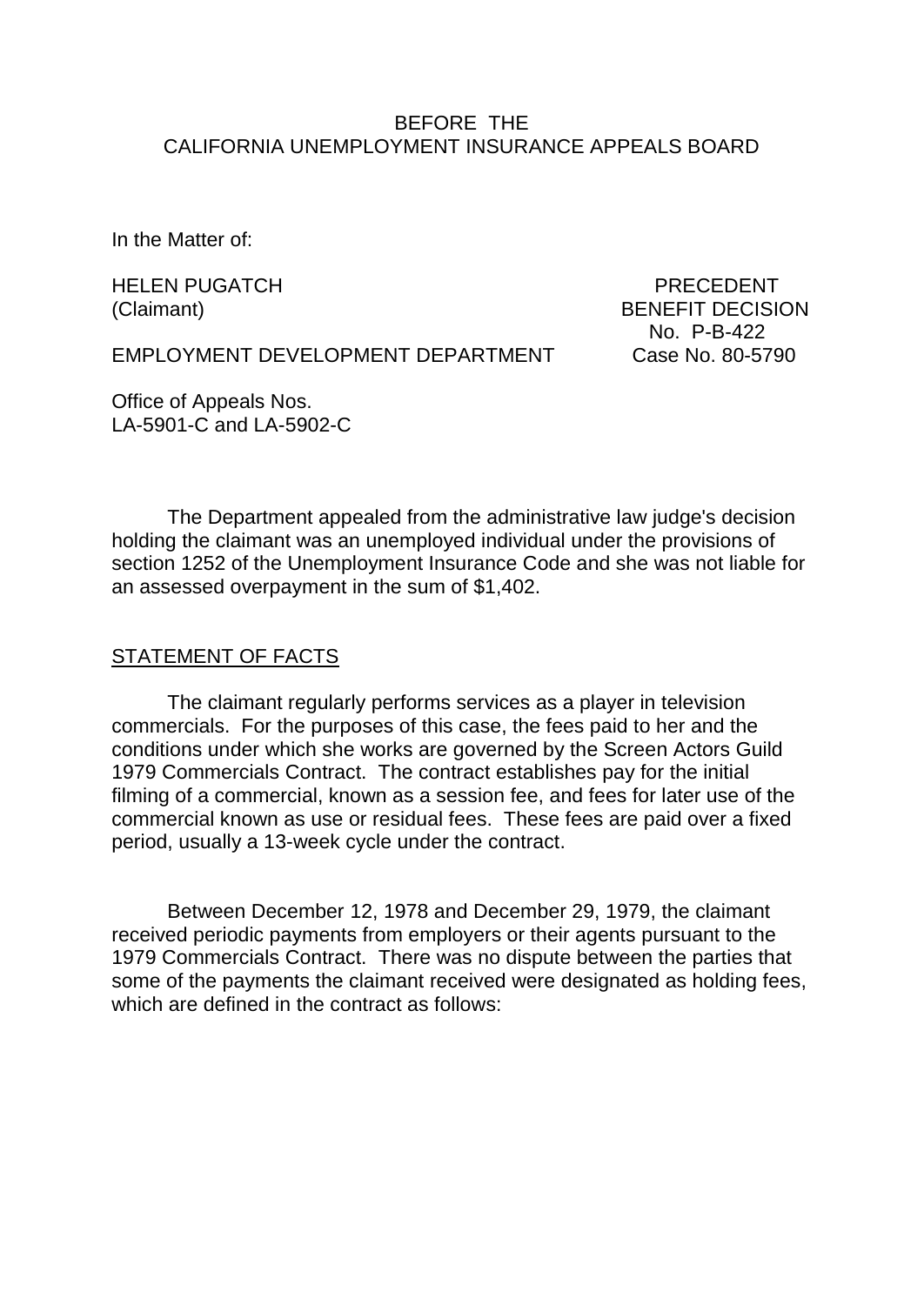"B. Holding Fee--Defined--When Credited

"Upon the commencement of the first fixed cycle and upon the commencement of each consecutive fixed cycle thereafter throughout the maximum permissible period of use or any extension thereof, a player shall be paid a separate fee, herein called the holding fee, in an amount equal to a session fee, and payment of such holding fee to each player whose services are utilized in the commercial shall be a condition to Producer's right to continue the use of such commercial.

"Separate and individual holding fees shall be paid for each commercial made.

"The holding fee may be credited against the use fees incurred in a 13-week use cycle which commences during the fixed cycle for which the holding fee is paid."

Holding fees are credited against use or residual fees and adjustments regulated under the overpayment provisions of the commercials contract.

The Department has an established policy with respect to the reporting of use or residual fees generated by the replaying of television commercials. A copy of that policy is presented to each person who is engaged in the entertainment industry to guide them in reporting earnings. That policy provides in part:

> "INSTRUCTIONS ON REPORTING REUSE, RERUN OR RESIDUAL PAYMENTS

"1. Above payments are considered wages for unemployment insurance purposes and will be allocated to week in which:

"a. Check is mailed to you, your agent or business manager by employer, advertising agency, guild or union or;

"b. Notice is mailed to you, your agent or manager by employer, advertising agency, guild or union or;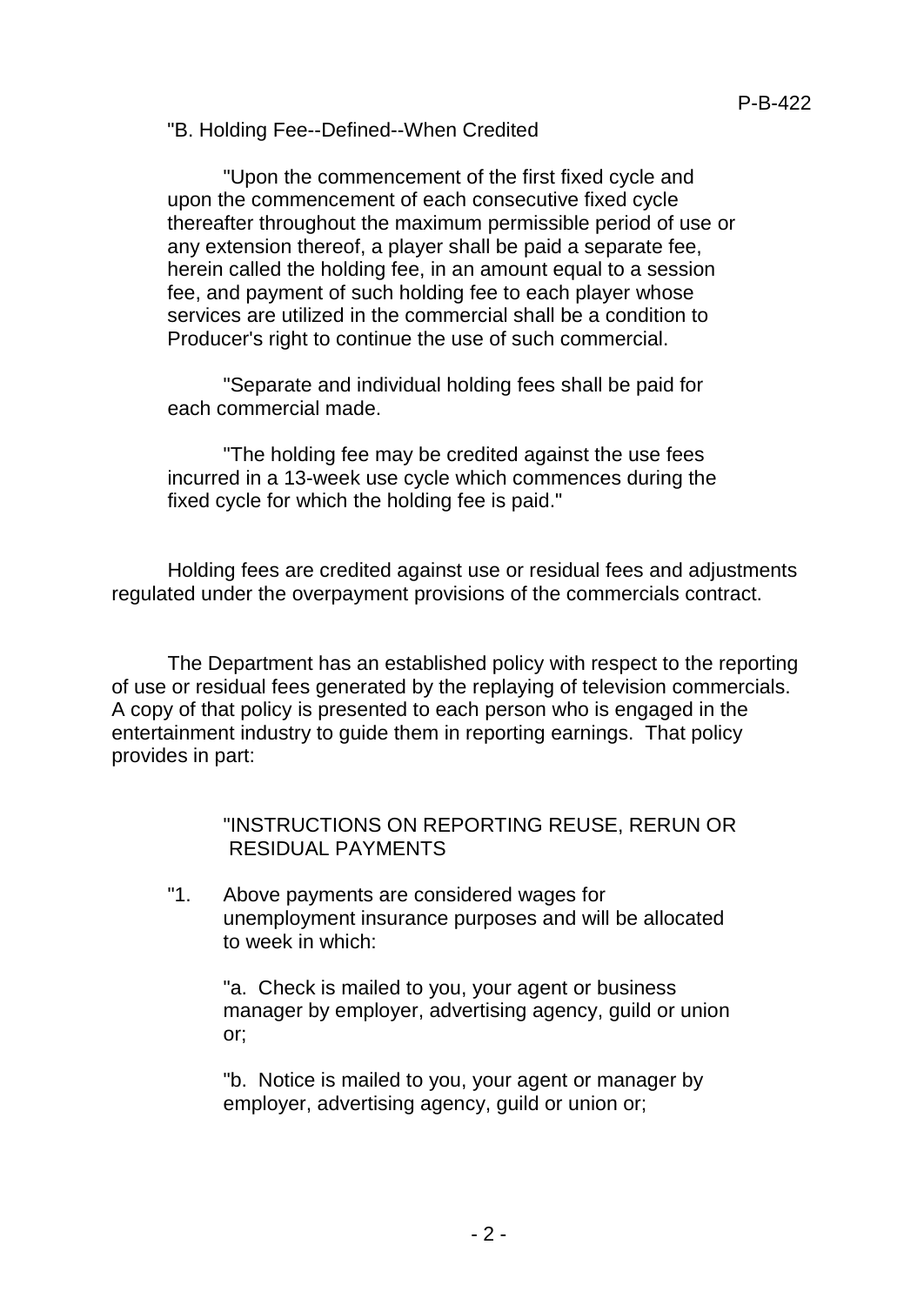"c. Check is given you or your agent or manager in person without any prior notice having been mailed to you."

In reporting her earnings for 1979, the claimant followed the foregoing policy and treated the holding fees she received as use or residual fees when filing claims for benefit payments. Players are not advised when television commercials are rerun, but their contract does require payment usually within 15 days of use. Furthermore, the contract provides that compensation for services shall be made by check payable to the player who may select an agent for receipt thereof.

When the Department learned that some of the payments the claimant received were designated holding fees, it reevaluated her benefit payments for 1979 on November 16, 1979, in the following manner:

Since it was the Department's belief that holding fees were not use or residual fees, but rather payments made to the claimant for not performing as a player in a commercial for a competing product during a 13-week cycle specified under the contract, it allocated each of the holding fees over the entire 13-week cycle. Holding fees, which the Department treats as wages, were allocated to weeks in which the claimant actually received no payments, but for which she had actually filed claims for unemployment insurance benefits. As a result of its calculations, the Department determined that the claimant was an employed individual during 14 weeks, and therefore she was not entitled to benefit payments. It issued a determination to that effect, together with a notice of overpayment in the sum of \$1,402. It is from those documents the claimant filed her appeal.

The issues to be resolved in this case are:

- 1. Whether use or residual fees are wages for unemployment insurance purposes;
- 2. Whether a holding fee is a use or residual fee; and
- 3. If so, to which weeks should such payments be allocated.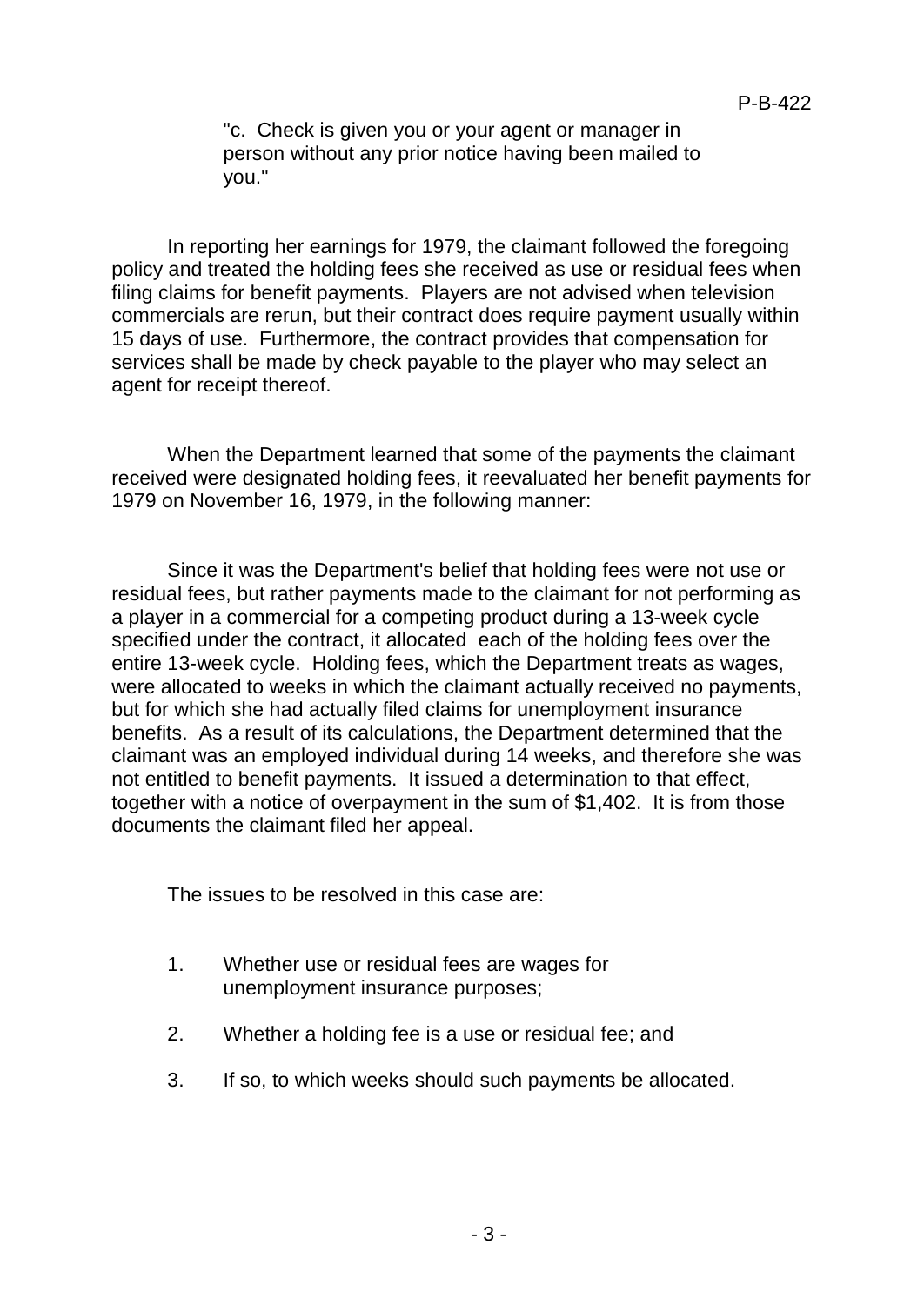## REASONS FOR DECISION

Section 926 of the Unemployment Insurance Code provides:

"Except as otherwise provided in this article 'wages' means all remuneration payable to an employee for personal services, whether by private agreement or consent or by force of statute, including commissions and bonuses, and the reasonable cash value of all remuneration payable to an employee in any medium other than cash."

We find that use or residual fees are remuneration payable to an employee for personal services. That remuneration starts, in this case, with the payment of a session fee and follows with the payment of fees for the use of a commercial. While a flat fee could have been paid for the initial performance, it was deemed more fair and equitable by the parties to base fees principally on the use of the commercial. The parties herein have not seriously contended that use or residual payments should not be considered wages for unemployment insurance purposes.

Division 1, Chapter 4, Article 2, of the Unemployment Insurance Code, provides for numerous exceptions to the aforementioned definition of wages. There is no exception for residual or use payments for filmed commercials. We conclude that such remuneration is wages for unemployment insurance purposes since it is based on the employee's personal services.

The portion of section 1252 of the Unemployment Insurance Code which is relevant here provides:

"(a) An individual is 'unemployed' in any week in which he meets any of the following conditions:

"(1) Any week during which he performs no services and with respect to which no wages are payable to him.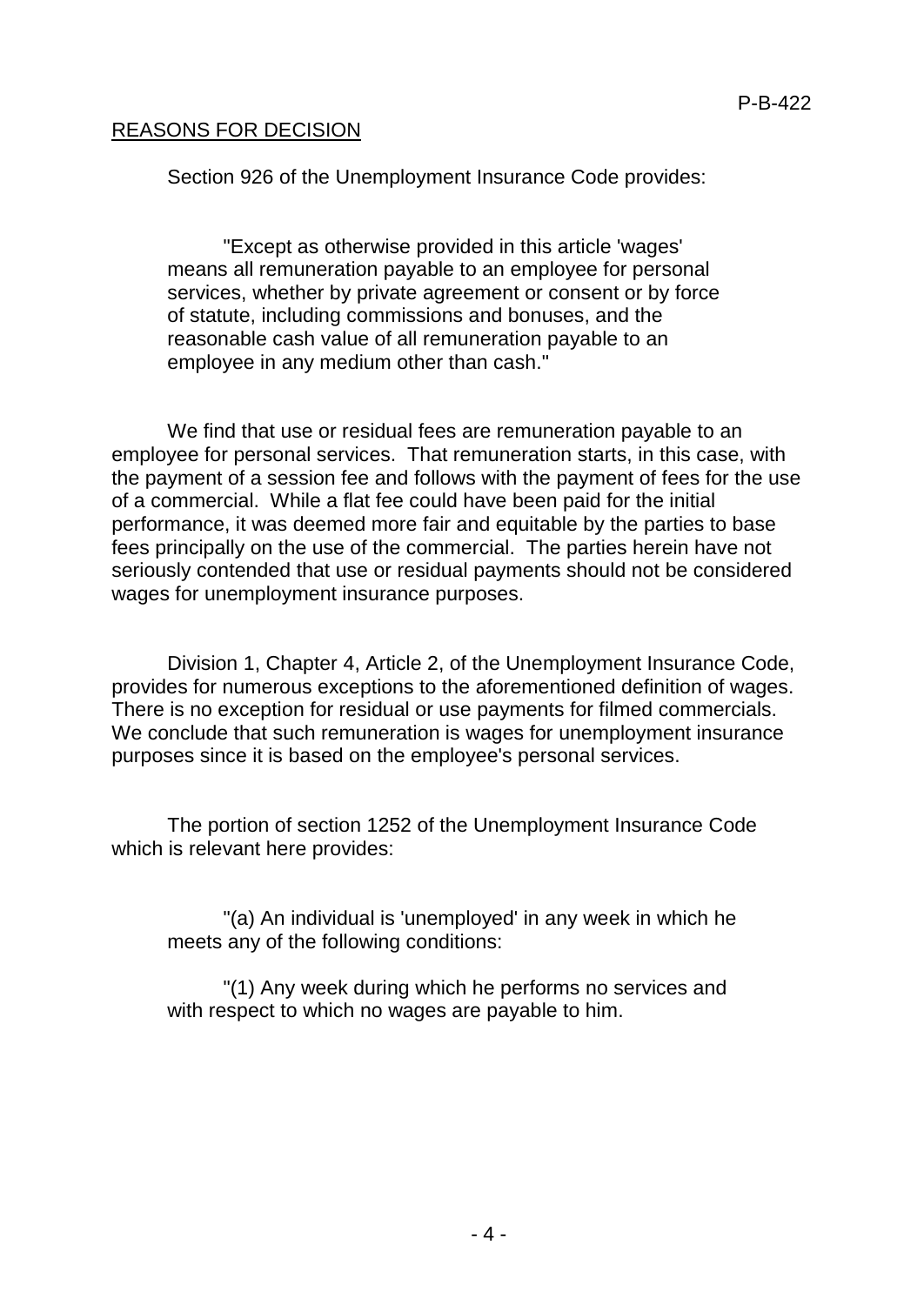"(2) Any week of less than full-time work if the wages payable to him with respect to that week are less than his weekly benefit amount...."<sup>[1](#page-4-0)</sup>

The 1979 Commercials Contract contains specific provisions for the payment of use or residual fees. While it may be argued that use or residual fees are paid "with respect to" the week the commercial was originally filmed, rendering a claimant actually unemployed during a later week when payment is made, we are not so persuaded. We find that payment is required for use or residual fees at regular intervals and they are paid with respect to specific weeks as set forth in the 1979 Commercials Contract. Therefore, during any week the claimant was paid a use or residual fee, she was an employed individual.

A holding fee is actually nothing more than an advance use or residual fee and is the consideration for an employer's continued use of a commercial. Since holding fees are credited against use or residual payments at the end of a cycle, we make no distinction between such fees. Contrary to the Department's position, we find no connection between holding fees and the exclusivity clause in the 1979 Commercials Contract. For unemployment insurance purposes, residual, rerun, use, reuse and holding fees are the same; namely, fees generated by the use of a commercial, and are wages within the meaning of section 926 of the Code.

\* \* \*

"(2) Any week of less than full-time work."

Ĩ

If this case dealt with the claimant's wages in 1980 she would have been unemployed since she provided services on less than a full-time basis. Her benefit entitlement would have been governed by the monetary limits set forth in section 1279 of the Code.

<span id="page-4-0"></span> $1$  Section 1252 of the Unemployment Insurance Code was amended in 1979 to provide in pertinent part as follows:

<sup>&</sup>quot;(a) An individual is 'unemployed' in any week in which he or she meets any of the following conditions:"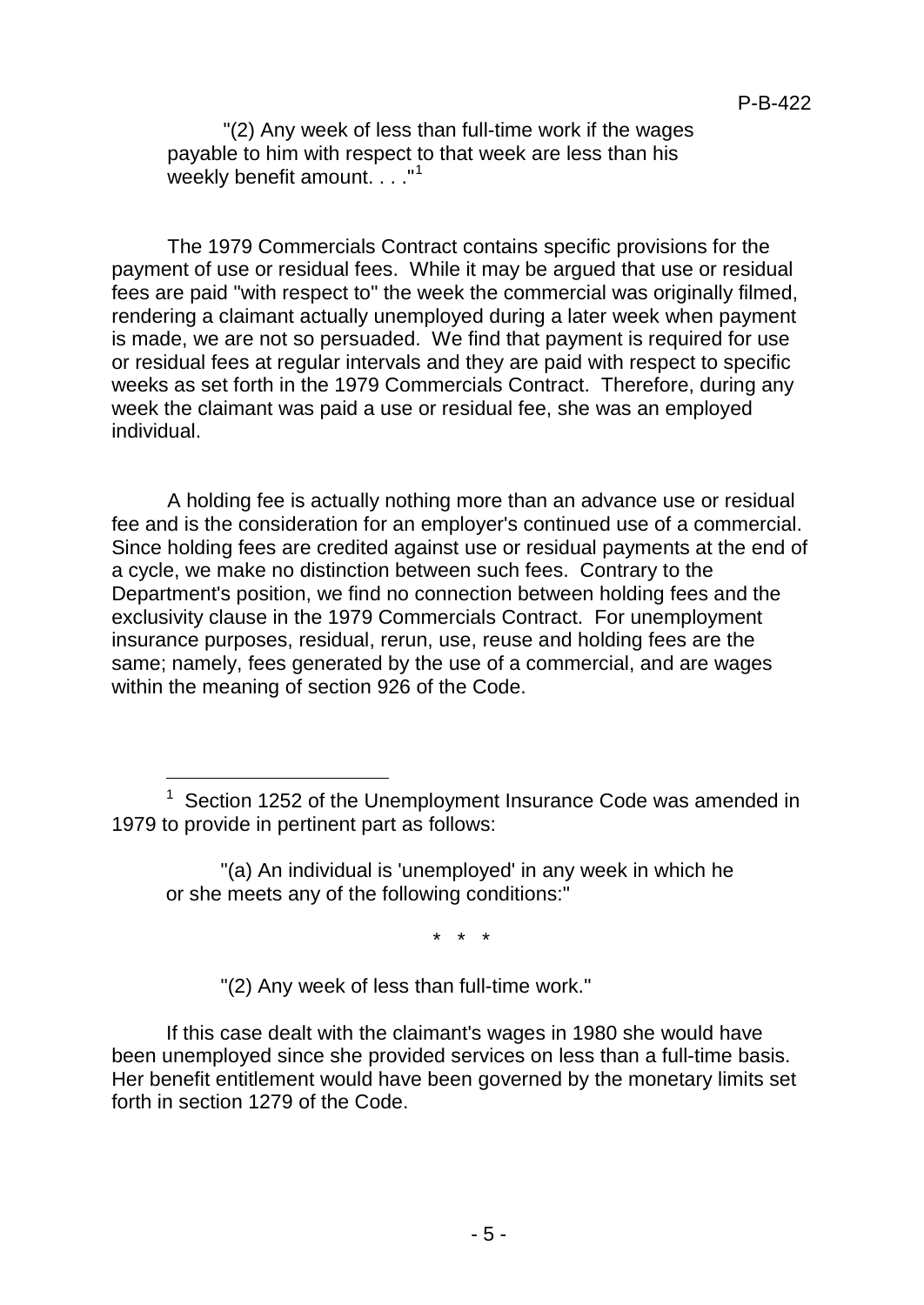The remaining issue is to determine how such use or residual fees are to be allocated for unemployment insurance purposes. A brief summary of the history of allocating residual payments is found in Appeals Board Decision No. P-B-22, wherein the Board noted that residual payments are allocable on the basis of fairness and equity.

Ideally, wages are allocable to the week services are performed. For many workers who are paid on Friday for the week's work, the general rule works admirably. If it were possible to determine when a commercial was played, the wage payable for such performance could be credited to that week. The weight of the evidence in this case demonstrates that none of the parties know with any degree of certainty when a commercial will be rerun. Tabulation, accounting, and payment all occur after the commercial has been rerun. It is, therefore, not feasible to allocate use or residual payments to the week in which a commercial is rerun.

Likewise, we deem it unfair to allocate a use or residual fee to the week it is actually received by the claimant. An obvious inequity occurs when a claimant is seeking work in a distant locality for several weeks and then returns to his or her place of residence to receive several weeks of use or residual fees at the same moment. Such a procedure is not an equitable method of determining when wages are paid because it sanctions the accumulation of wage payments.

Use or residual payments should be allocated in accordance with existing Department policy. That policy basically allocates such payments to the week a check for such services is mailed to the claimant or his or her designated agent. Additionally, that policy provides for allocating such payments to a week in which a notice is mailed to a claimant advising that a check is available to him or her. If payments are made to players pursuant to the 1979 Commercials Contract, and we have no evidence to suggest otherwise, the Department's policy is a fair and equitable method of allocating use or residual fees for unemployment insurance purposes.

In summary, we conclude that for unemployment insurance purposes, residual, rerun, use, reuse, and holding fees are wages received by a claimant when personally delivered, when a check is mailed by the employer to a claimant or a designated agent, or when a notice is mailed to the claimant or designated agent that a check is available for the claimant. It follows that when the claimant herein treated the holding fees she received as use or residual wages, she acted properly. There was no basis for allocating such fees over a 13-week cycle.